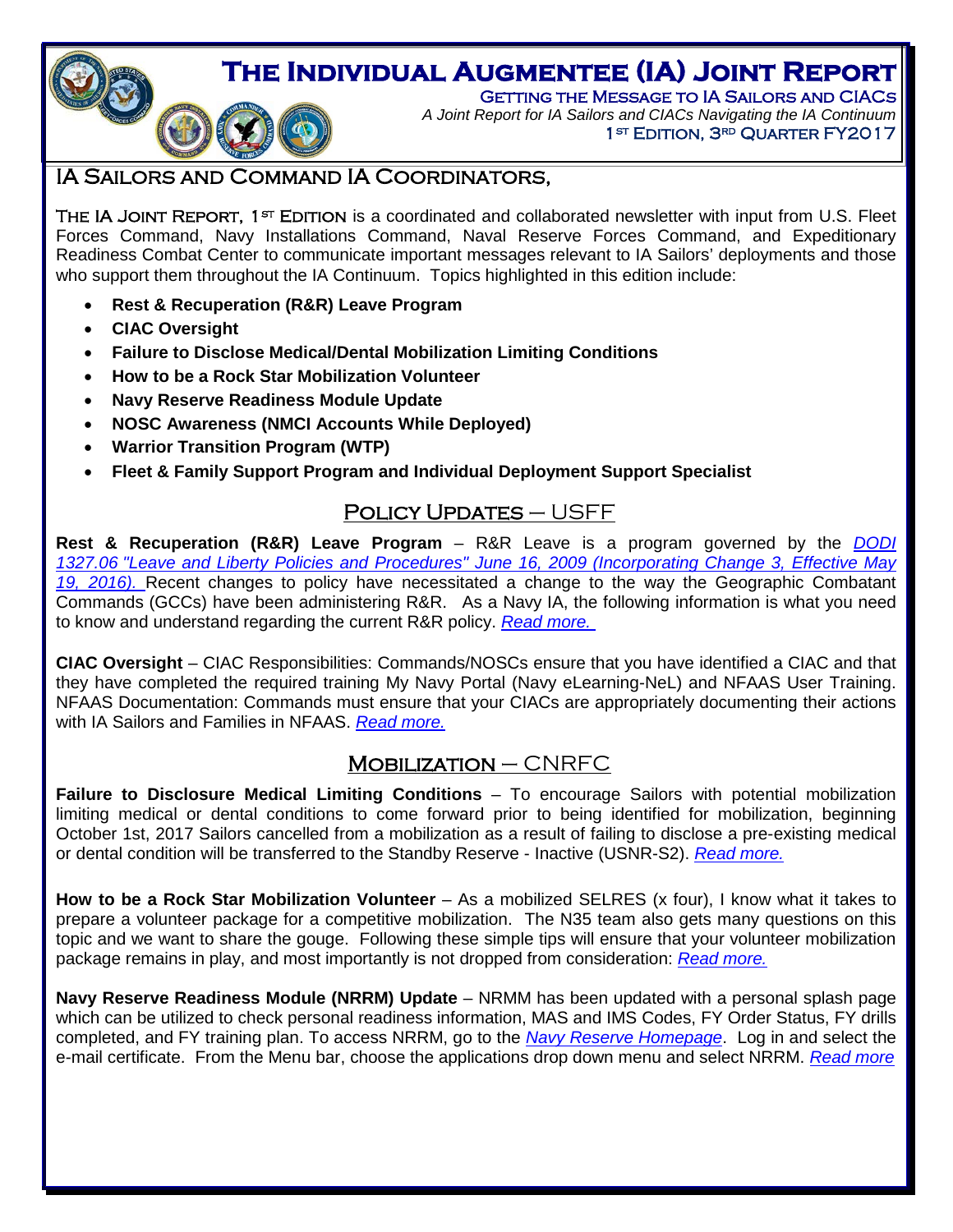# Pre-Deployment – USFF/CNRFC

**NOSC Awareness** – NMCI accounts for all IA Sailors, who will be deployed for greater than 60 days and will not have access to NMCI during their deployment, must place their NMCI account in "deployed status" so their account will not be deleted.

### Re-Deployment – ECRC

**Warrior Transition Program (WTP): Going home is a journey…not just a destination** – When your mission is over, you have changed and so has your family. This is normal and the Navy has developed tools to assist you and your family with the reintegration process. Most redeploying IA Sailors will transition through WTP Sembach, Germany before returning to ECRC. Eligible Sailors should contact their in-country Forward Headquarters 60-45 days out from their BOG redeployment date to obtain a Warrior Transition Program Quota. *[Read more.](#page-3-1)*

# Fleet & Family Services – CNIC

**Fleet & Family Support Program (FFSP) and Individual Deployment Support Specialist (IDSS)** – FFSP has a wide variety of services for Individual Augmentees (IA) and family members throughout the deployment cycle. The primary responsibility of an IDSS is to support IA Sailors and their families by providing support and resources throughout the service member's deployment and reintegration. *[Read more.](#page-4-0)*

# Feedback – USFF

Your suggestions for improving the IA process and/or the CIAC program are greatly appreciated. Please send any feedback to: *[USFF IA Support](mailto:usff.ia.fct@navy.mil)*.

### Information You Need to Know!

- *[Navy IA website](http://www.ia.navy.mil/)*
- *[ECRC website](http://www.ecrc.navy.mil/)*
- *[CNIC website](http://www.cnic.navy.mil/)*
- *[CNRFC N35 SharePoint Page](https://private.navyreserve.navy.mil/cnrfc/N-Codes/N3)*
- *[CNIC Family Connection–](https://www.cnic.navy.mil/ffr/family_readiness/fleet_and_family_support_program.html) June 2017 (and archived versions)*
- *FY2017 [Returning Warrior Workshop \(RWW\) Schedule](http://www.public.navy.mil/ia/Pages/rww.aspx)*
- *[Deployment Health Assessment \(DHA\) website](http://www.dha.navy.mil/)*
- *[Navy IA Hall of Honor & In Memoriam](http://www.ia.navy.mil/)*
- *[Navy IA Mobile Apps](http://www.public.navy.mil/ia/Pages/mobile.aspx)*
- <span id="page-1-0"></span>• **Emergency Numbers:** 
	- *ECRC [24/7 Family Hotline:](mailto:ecrc.fs.fct@navy.mil)* 1-877-364-4302
	- *[American Red Cross:](http://www.redcross.org/)* 1-866-438-4636
	- *[Military OneSource:](http://www.militaryonesource.com/)* 1-800-342-9647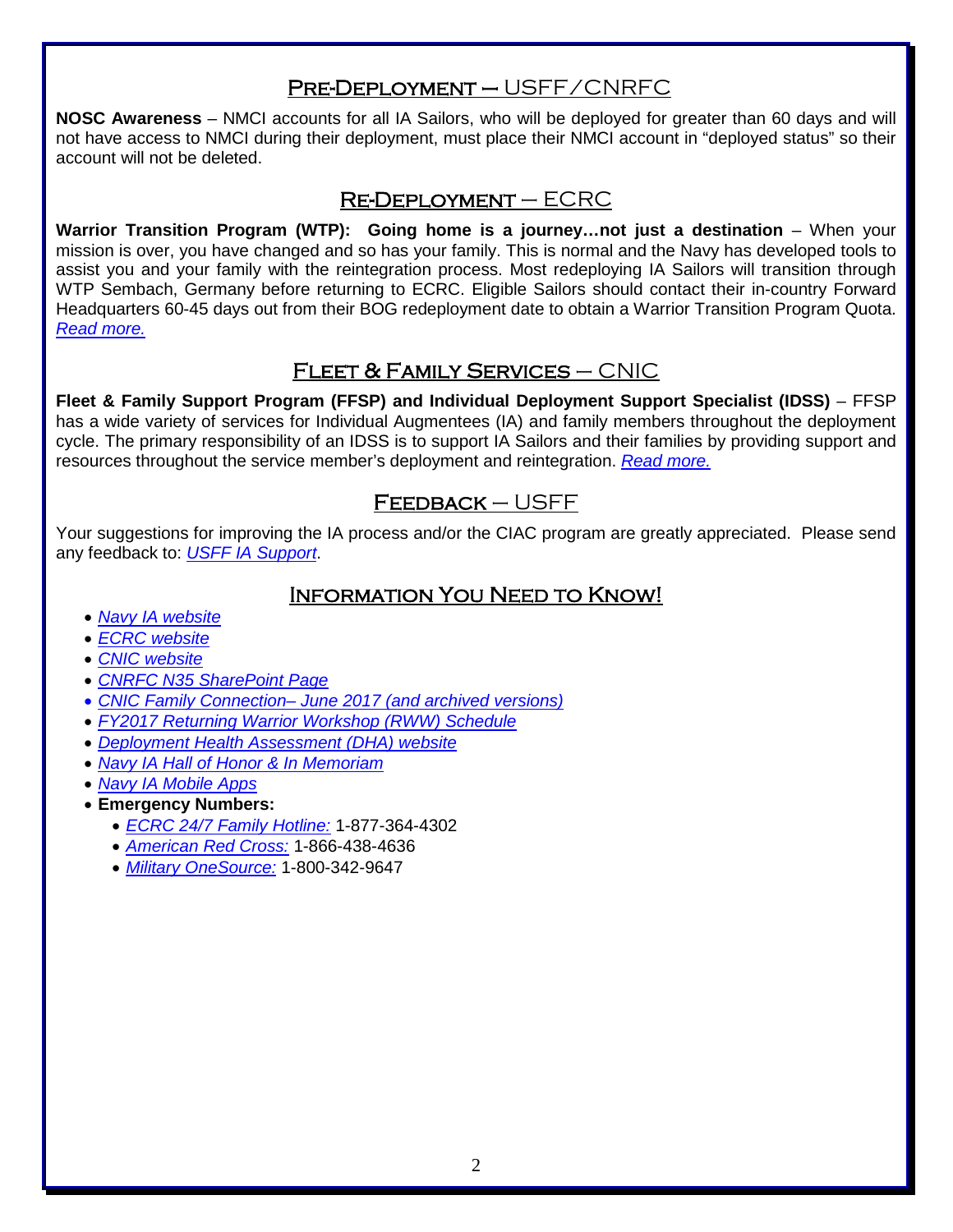# POLICY UPDATES - USFF

**Rest & Recuperation (R&R) Leave Program** – R&R Leave is a program governed by the *[DODI](http://www.dtic.mil/whs/directives/corres/pdf/132706p.pdf)  1327.06 ["Leave and Liberty Policies and Procedures" June 16, 2009 \(Incorporating Change 3, Effective May](http://www.dtic.mil/whs/directives/corres/pdf/132706p.pdf)  [19, 2016\).](http://www.dtic.mil/whs/directives/corres/pdf/132706p.pdf)* Recent changes to policy have necessitated a change to the way the Geographic Combatant Commands (GCCs) have been administering R&R. As a Navy IA, the following information is what you need to know and understand regarding the current R&R policy:

- There are two types of R&R: Chargeable R&R (C-R&R) leave and Non-Chargeable R&R (NC-R&R) administrative absence.
- C-R&R and NC-R&R are used in areas where ordinary annual leave programs have been restricted for reasons of military necessity per DODI 1327.06 paragraphs 1.j.9 and 10 respectively.
- C-R&R leave locations are listed in the *[JTR, Chapter 4, Table 4-11](http://www.defensetravel.dod.mil/Docs/perdiem/JTR.pdf)*.
	- To be eligible for C-R&R leave, Service members must be on a minimum of 365-day deployment orders or 365-day mobilization orders and be projected to physically spend at least **365 days** or more at the authorized R&R location (effective 08 JUN 2015).
- NC-R&R administrative absence locations are currently limited to Iraq and Afghanistan.
	- To be eligible for NC-R&R administrative absence (no more than 15 days), Service members must be on a minimum of 365-day deployment orders or 365-day mobilization orders to an approved NC-R&R location and physically spend at least **270 days** or more at the approved NC-R&R location. *[\(Effective 07 DEC 2016](http://www.public.navy.mil/IA/Documents/NCR-R%20LeavePolicyChg_7Dec2016.pdf)*). *[Front page](#page-0-0)*

### $M$ OBILIZATION – CNRFC

<span id="page-2-0"></span>**Failure to Disclosure Medical/Dental Mobilization Limiting Conditions** – To encourage Sailors with potential mobilization limiting medical or dental conditions to come forward prior to being identified for mobilization, beginning October 1st, 2017 Sailors cancelled from a mobilization as a result of failing to disclose a pre-existing medical or dental condition will be transferred to the Standby Reserve - Inactive (USNR-S2).

 The time to fully assess your medical and dental condition is now! If you think have a condition that could impact your ability to mobilize, or you are being seen by a civilian health professional, you must contact a military medical provider to assess your ability to deploy.

 In the coming months, CNRFC will release further information and policy guidance. Until then, it is imperative that you contact your NRA Medical Dental Representative (MDR) for further guidance. *[Front page](#page-0-0)*

<span id="page-2-1"></span>**How to be a Rock Star Mobilization Volunteer by LT Ron Kolpak, CNRFC N35B** – As a mobilized SELRES (x 4), I know what it takes to prepare a volunteer package for a competitive mobilization. The N35 team also gets many questions on this topic and we want to share the gouge. Following these simple tips will ensure that your volunteer mobilization package remains in play, and most importantly is not dropped from consideration:

- 1. Ensure you have the correct qualifications. Designator, rank/grade, and security clearance must match the advertisement, unless stated otherwise.
- 2. Ensure that your record shows that you are qualified for mobilization. You can and should do a personal pre-screen of your record at the Navy Reserve Readiness Module (NRRM) website [\(https://nrrm.nrre.navy.mi\)](https://nrrm.nrre.navy.mi/). NRRM will give you a snapshot of your readiness and alert you to any problem areas. If you see any category that does not show you "Fully Qualified" in green, work with your NR Unit leadership and NOSC to resolve any issues.
- 3. Maintain your security clearance. Your NOSC Security Manager can assist you with making sure your investigation is current and, if required, assist with starting a new investigation.
- 4. Be healthy and fit. Work with your medical providers and CFLs to keep as healthy as possible. Also, be sure to pass your most recent PFA. If not, it's a showstopper.
- 5. Be aware that location, per diem, and high visibility billets attract a larger pool of volunteers. Be prepared for competition! A good and relevant bio and resume can help you stick out.
- 6. Keep trying! If at first you do not succeed, try, try, again.

 To volunteer for a mobilization, please go to the *[Mobilization Volunteer Portal](https://private.navyreserve.navy.mil/cnrfc/N-Codes/N3/mobilizationportal/default.aspx)*. Best wishes on your mobilization applications and I look forward to seeing your name. *[Front page](#page-0-0)*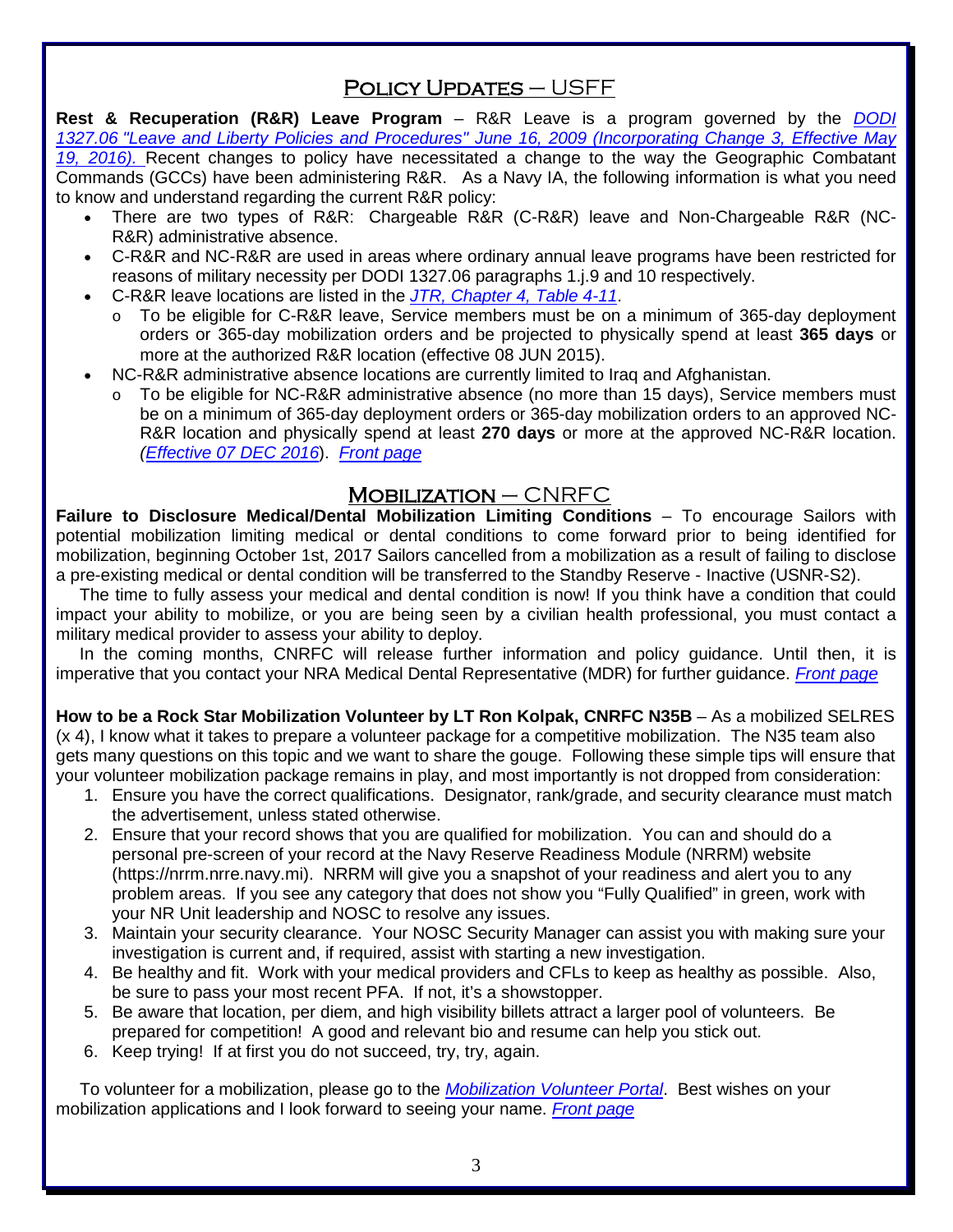<span id="page-3-0"></span>**Navy Reserve Readiness Module (NRRM) Update** – NRRM has been updated with a personal splash page which can be utilized to check personal readiness information, MAS and IMS Codes, FY Order Status, FY drills completed, and FY training plan. To access NRRM, go to the *[Navy Reserve Homepage](http://www.public.navy.mil/nrh/pages/default.aspx)*. Log in and select the e-mail certificate. From the Menu bar, choose the applications drop down menu and select NRRM.



*[Front page](#page-0-0)*

#### Re-Deployment – ECRC

<span id="page-3-1"></span>**Warrior Transition Program (WTP): Going home is a journey…not just a destination.** – When your mission is over, you have changed and so has your family. This is normal and the Navy has developed tools to assist you and your family with the reintegration process. Most redeploying IA Sailors will transition through WTP Sembach, Germany before returning to ECRC. Eligible Sailors should contact their in-country Forward Headquarters 60-45 days out from their BOG redeployment date to obtain a Warrior Transition Program Quota.

 **Preparation:** Maintain regular contact with your command and your family. As with any deployment orders, details (dates, flight times, etc.) may change. Make sure to keep your Command and family informed so that they can plan accordingly. In many cases your initial arrival in CONUS won't be near your Command or family, but they'll still want to know when you are back in the United States and when you plan to arrive home. Be prepared to spend at least two weeks completing demobilization processing at ECRC.

 Prior to detaching from your deployed Command you must have a stamped and signed set of your Transfer orders (demobilization orders for Reservists) or Theatre Release letter (signed by an O6), and a copy of your travel itinerary.

 All Sailors are required to complete the online portion of the Post-Deployment Health Assessment (PDHA) no earlier than 30 days prior to reporting to WTP. To complete the PDHA, go to the *[eDHA](https://data.nmcphc.med.navy.mil/EDHA/)*.

 **Your time at WTP:** WTP provides an opportunity, outside the stresses of CENTCOM and AFRICOM, to decompress while mentally preparing to return home to family, friends, a civilian career or your parent Command. You will participate in resiliency workshops, turn in weapons and deployment-issued gear (as applicable) and get some well-deserved rest. Expect a scheduled Welcome Brief for departmental introductions, schedule specifics, and applicable policies for the duration of your stay. Your point of origin will determine your arrival date and mode of transportation (rotator or commercial air), and your length of stay will vary depending on your deployment location. Departures from WTP typically occur on the same day via rotator. The result is that your time in Germany could vary from 4 nights to a week.

- **Day One:** Arrival.
- **Day Two:** Arrival, Gear Drop/Weapons Cleaning.